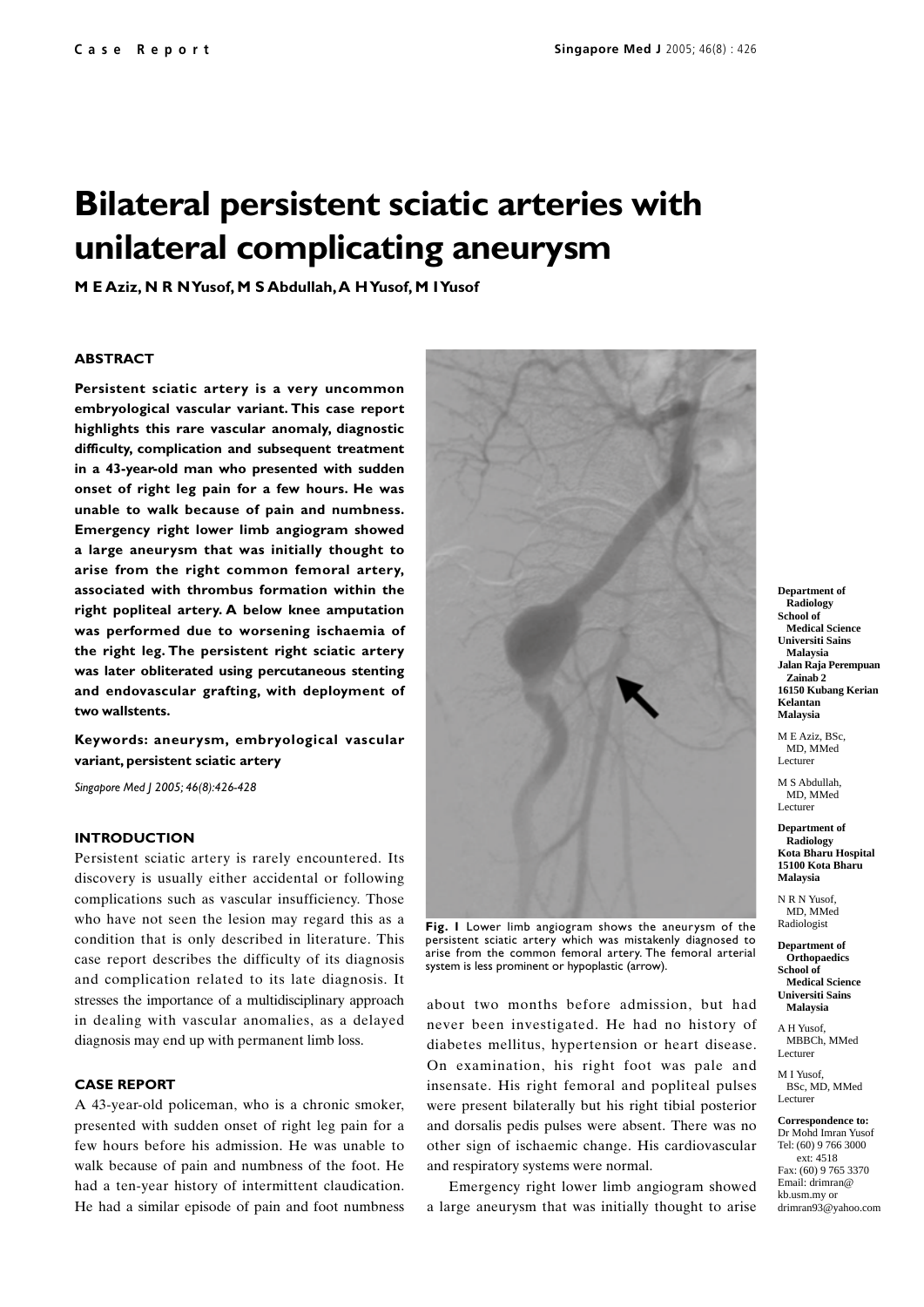

**Fig. 2** Colour Doppler US image shows an aneurysmal dilatation of an artery in the right gluteal region, with turbulent flow and thrombus formation within.

from the right common femoral artery, associated with thrombus formation within the right popliteal artery (Fig. 1). Surgical exploration failed to identify any aneurysm. There was no run-off noted during the surgical exploration. A vascular surgeon, interventional radiologist, other related experts and facilities were not available in our centre at that time and therefore, thrombolysis could not be performed. Further assessment revealed a pulsatile mass at the right gluteal region, and subsequent radiological examinations that were performed showed focal vascular dilatation (Fig. 2). Urgent computed tomography (CT) angiography revealed bilateral persistent sciatic artery with a hypoplastic superficial femoral artery and right fusiform aneurysm, posteriorly located at the right ischial tuberosity (Figs. 3-4). As the condition of the right leg worsened and the level of ischaemia ascended, a right below knee amputation was performed. The persistent right sciatic artery was later obliterated using percutaneous stenting and endovascular grafting.

# **DISCUSSION**

Persistent sciatic artery is a very rare vascular anomaly. Green reported the first case in 1832<sup>(1-3)</sup>. Bilateral occurrence is much more rarely encountered, with an incidence of 12%(4). However, Mayschak et al reported bilaterality of persistent sciatic artery in 50% of cases<sup> $(1)$ </sup>. The mean age at presentation has been found to be 45 years, with equal sex incidence<sup>(1)</sup>. Persistent sciatic artery can be divided into complete and incomplete types, based on presence of hypoplastic changes of femoral arterial system $(5,6)$ . The complete type with hypoplastic or absent superficial femoral artery is more commonly encountered $(1-3)$ .

Embryologically, this vessel is the main supply to the primitive posterior tibial and peroneal arteries, and arises from the dorsal root of umbilical artery $(3,5)$ . Its involution starts once the femoral artery develops



**Fig. 3a & b** Enhanced CT scan images of the pelvic show an aneurysm arising from the right internal iliac artery (white arrow). The left internal iliac artery is also prominent (dashed white arrows).



**Fig. 4** 3D reconstructed CT image (posterior view) of the pelvis shows the aneurysm arising from the right sciatic artery.

until the latter replaces its function completely by the third month of gestation. Remnants of sciatic or axial artery are inferior gluteal, part of popliteal artery and peroneal artery<sup>(3)</sup>. This anomalous vessel is known to undergo aneurysm formation or atherosclerotic changes. This may present as a pulsating gluteal mass or ischaemia of the affected lower limb, as seen in our patient. Sciatica may also be one of the symptoms $(5,7)$ . In older patients, presence of gluteal mass and pain may simulate soft tissue sarcoma<sup>(7)</sup>.

Radiological investigations are important to identify, classify and aid in performing endovascular intervention. Doppler ultrasonography is a safe and